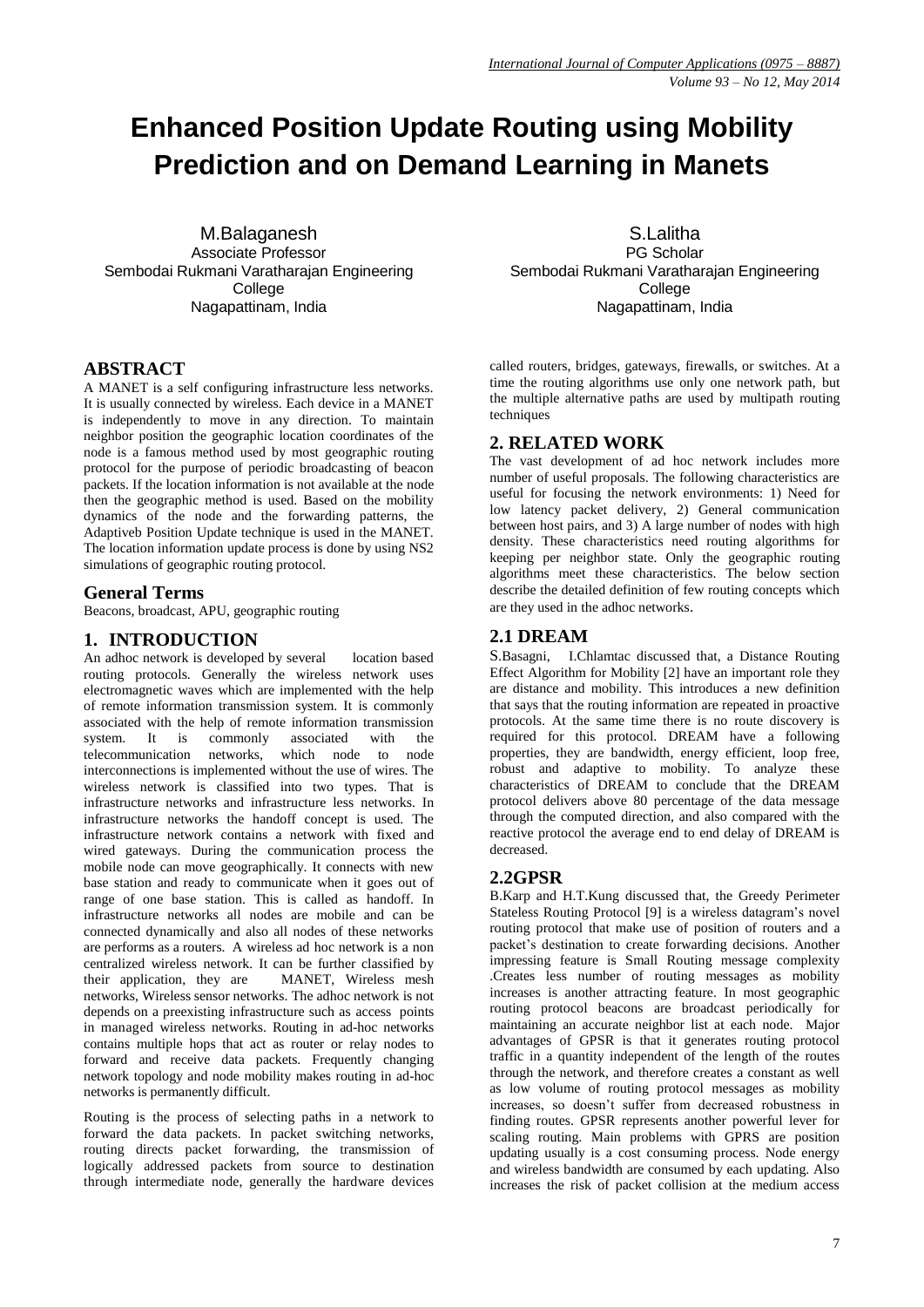control (MAC) layer. Packet loss may happen due to packet collisions which in turn affects the routing performance due to decreased accuracy in determining the correct local topology (a lost beacon broadcast is not transmitted again). A lost data packet does get transmitted again (i.e. retransmission), but at the expense of increased end-to-end delay.

#### **2.3 LAR**

Y.Ko and N.H.Vaidya discussed that, it is mainly used for updating of mobile node host. It limits the search for a new route; this is called as "request zone". This routing result reduces the number of routing messages. Global positioning system provides information to the LAR protocol [11]. Using LAR scheme for route discovery first the sender uses this algorithm to determine a route. As Shown in Fig 1 the sender uses a flooding algorithm to find the route when a route reply is not received within a timeout interval. Node S needs to find a route to node D.



Therefore, node S broadcasts a route request to its neighbor nodes. If the nodes B and C get the route request, then they send it to all of its neighbors. When node F receives the route request from B, it forwards the request to its neighbors. In the same way if the node F receives the same request from C, then node F simply abort the route request. The destination receives a route request message. Upon receiving the route request the destination sends a route reply message to the sender.

**Table 1. Comparison between GPSR, DREAM, LAR, APU**

| <b>PROTOCOL</b> | <b>MESSAGE</b><br><b>OVERHEAD</b> | <b>DELAY</b> | <b>COST</b> | <b>OTHERS</b>                                                |
|-----------------|-----------------------------------|--------------|-------------|--------------------------------------------------------------|
| <b>GPSR</b>     | Less                              | Medium       | High        | Packet<br>collision,<br>packet<br>loss                       |
| <b>DREAM</b>    | Less                              | Less         |             | <b>Not</b><br>scalable.<br>need<br>many<br>beacon<br>updates |

| LAR | Reduces<br>by<br>overhead<br>limiting<br>search<br>to<br>requested<br>only,<br>zone<br>reduce traffic,<br>need of<br>no<br>hello message | Variable<br>delay<br>with<br>varying<br>nodes | Not much                        | Uses only<br>prediction<br>scheme |
|-----|------------------------------------------------------------------------------------------------------------------------------------------|-----------------------------------------------|---------------------------------|-----------------------------------|
| APU | Less                                                                                                                                     | Very<br>less                                  | No cost<br>factor<br>considered | Load<br>balancing<br>problems     |

Here we have compared many previously existing schemes and found APU as one among the better one. It still possesses some problems. Main problem is that it has problem of load balancing. And also shows performance problems in TCP connections. In order to address such problems a new scheme was introduced.

#### **3. PROPOSED SYSTEM**

The proposed system is based on update the location of mobile node. Based on the mobility dynamics of the nodes and the forwarding patterns in the network the APU [4] strategy dynamically adjusts the beacon [7] update intervals. Based on mobility prediction, APU enables nodes to update their position adaptively to the node mobility and traffic pattern. All nodes are aware of their own position and velocity, all links are bi-directional, the beacon updates include the current location and velocity of the nodes, and data packets can piggyback position and velocity updates and all one-hop neighbors operate in the promiscuous mode and hence can overhear the data packets. Each node broadcasts a beacon informing its neighbors about its presence and its current location and velocity. Following this, in most geographic routing protocols such as GPSR [9], each node periodically broadcasts its current location information. The position information received from neighboring beacons is stored at each node. Based on the position updates received from its neighbors, each node continuously updates its local topology, which is represented as a neighbor list. Only those nodes from the neighbor list are considered as possible candidates for data forwarding. Thus, the beacons play an important part in maintaining an accurate representation of the local topology. APU includes two rules for expressing the beacon update process, which are discussed below.

#### 1. Mobility Prediction Rule:

This rule is to express the beacon update process. The goal of this rule is to send the next beacon update from the node when the error occurred between the predicted locations. A simple location Prediction scheme is used. The position information is broadcast only if the previous beacon becomes inaccurate. If the predicted error in the position estimate is greater than a certain threshold then the next beacon is broadcast immediately. The beacon generation is adapts to the frequency by this rule. It determines the characteristics that change the nodes. These characteristics are governed to their motion.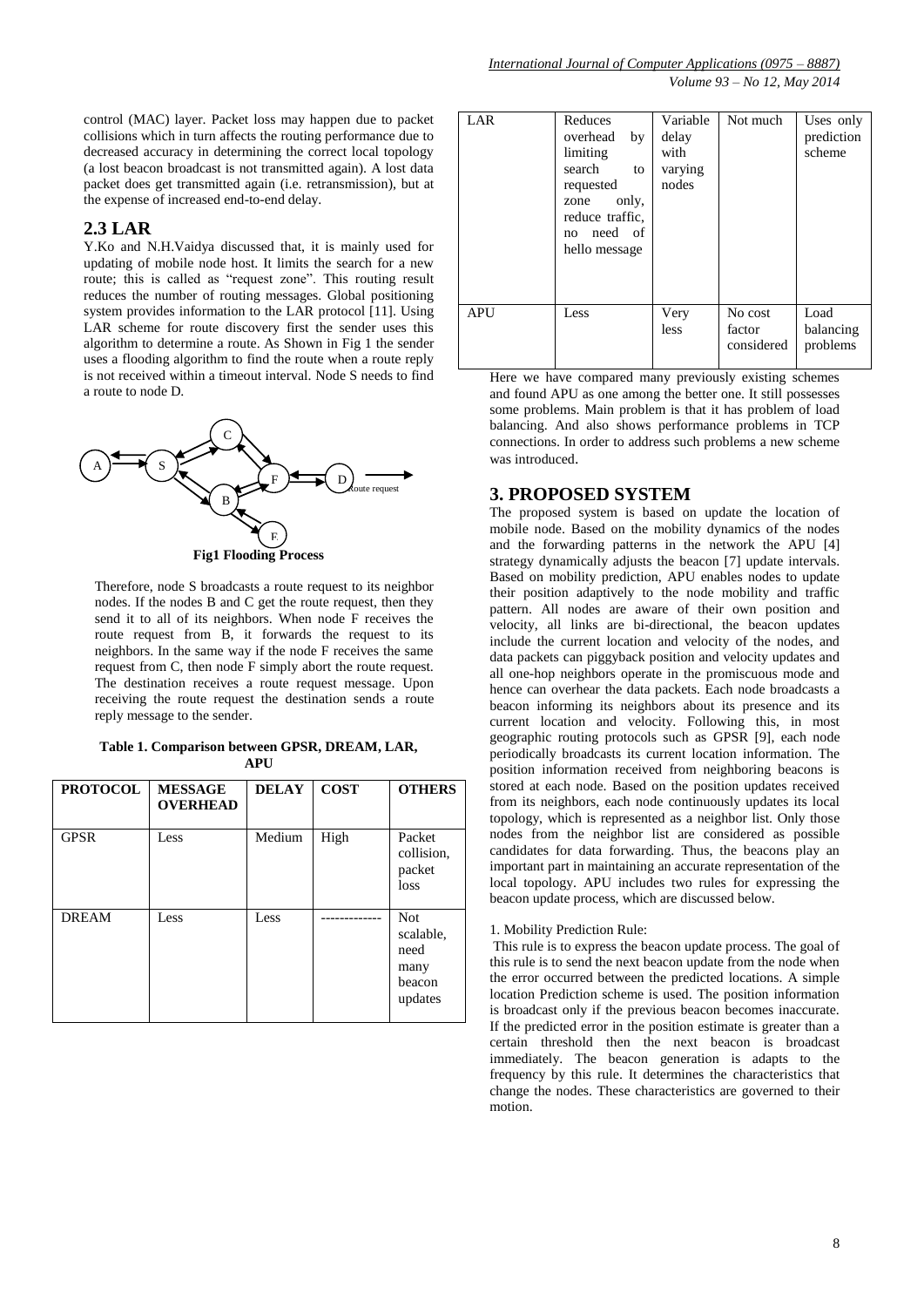

**Fig. 2 An example of mobility prediction**

As shown in Fig. 2, given the position of node *i* and its velocity along the *x* and *y* axes, at time  $T_l$ , its neighbors,  $N(i)$ can estimate the current position of *i*, by using the following equations:

$$
X_p^i = X_l^i + (T_c - T_l) * V_x^i
$$
  

$$
Y_p^i = Y_l^i + (T_c - T_l) * V_y^i
$$

Note that, here  $(X_i^i, Y_i^i)$  and  $(V_x^i, V_y^i)$  refers to the location and velocity information that was broadcast in the previous beacon from node *i*. Node *i* uses the same prediction scheme to keep track of its predicted location among its neighbors. Let  $(X_a, Y_a)$ , denote the actual location of node *i*, obtained via GPS or other localization techniques. Node *i* then computes the deviation  $D_{devi}^i$  as follows:

$$
D_{devi}{}^{i} = (X_{a}{}^{i} - X_{p}{}^{i})^{2} + (Y_{a}{}^{i} - Y_{p}{}^{i})^{2}
$$

If the deviation is greater than a certain threshold, known as the Acceptable Error Range (AER), it acts as a trigger for node *i* to broadcast its current location and velocity as a new beacon.

#### 2. On Demand Learning rule:

ODL rule allows active nodes that are involved in data forwarding. This rule aims to achieve a node broadcasts beacons on-demand that is in response to data forwarding activities that occur in the area of that node. According to this rule, whenever a node overhears a data transmission from a new neighbor, it broadcasts a beacon as a response. By a new neighbor, we imply a neighbor who is not contained in the neighbor list of this node. A node waits for a small random time interval before responding with the beacon to prevent collisions with other beacons. In other words, a rich neighbor list is maintained at the nodes located in the regions of high traffic load.

#### Advantages

GPSR consistently delivers upwards of 94% of data packets successfully.It is competitive with DSR in this respect on 50 node networks at all pause times, and increasingly more successful than DSR as the number of nodes increases, as demonstrated on 112-node and 200-node networks.GPSR generates routing protocol traffic in a quantity independent of the length of the routes through the network, and therefore generates a constant, low volume of routing protocol messages as mobility increases, yet doesn't suffer from decreased robustness in finding routes.

## **4. NETWORK SIMULATOR 2 (NS2)**

NS2 is an open-source simulation tool that runs on Linux. It is a discreet event simulator targeted at networking research and provides substantial support for simulation of routing, multicast protocols and IP protocols, such as UDP, TCP over wired and wireless (local and satellite) networks. It has many advantages that make it a useful tool, such as support for multiple protocols and the capability of graphically detailing network traffic. Additionally, NS2 supports several algorithms in routing and queuing. Queuing algorithms include fair queuing, deficit round-robin and FIFO. NS2 started as a variant of the REAL network simulator in 1989. REAL is a network simulator originally intended for studying the dynamic behavior of flow and congestion control schemes in packet-switched data network. NS2 is available on several platforms such as FreeBSD, Linux, SunOS and Solaris. NS2 also builds and runs under Windows.

#### Node Methods: Configuring the Node

Procedures to configure an individual node can be classified into:

- Control functions
- Address and Port number management,unicast routing functions
- Agent management
- Adding neighbors

### **4.1 SIMULATION PROCEDURE**

Run the script by typing at the Konsole ns filename.tcl

On completion of the run, Trace output file "filename-out.tr" and nam output file "filename-out.nam" are created. Running filename-out.nam, the mobile nodes moving in nam window can be seen. The number of nodes is set and the percentage of active senders is determined. The active senders start informing the network about its presence and begin sending data according to the random progress method.

| The finish procedure is given as |                    |
|----------------------------------|--------------------|
| proc finish $\{\}\$              |                    |
| \$ns flush-trace                 |                    |
| close \$f                        |                    |
| close \$nf                       |                    |
| $-r$<br>exec<br>nam              | filename.nam<br>&. |
| $ext{ ext} 0$                    |                    |

In the finish procedure, the trace file buffer is cleared and graphs are generated in the terminal in a pipelined manner. \$nf is used to close the trace field. Now the animator field is generated using command exec nam filename.nam To run the file \$ns run command is used and the tcl script is executed. To execute the graph exec ns graph.tcl command is used.

#### **5. RESULTS AND DISCUSSIONS**

The proposed method addresses the congestion issues considering delay, packet loss and routing overhead. In order to evaluate the performance of the multipath video multicasting and to compare it with conventional multicasting, the below parameters are configured in the network simulator.

| Packet Size : 2000 bytes    |                                            |
|-----------------------------|--------------------------------------------|
| No. of Nodes: 100           |                                            |
| Protocol Used: AODV         |                                            |
| Dimension : 1000*1000       |                                            |
|                             | Channel Type: Wireless channel IEEE 802.11 |
|                             | Queue Type : Drop Tail/PriQueue            |
| Antenna                     | : Omni Antenna                             |
| Protocol : TCP              |                                            |
| Mobility : $10 \text{ m/s}$ |                                            |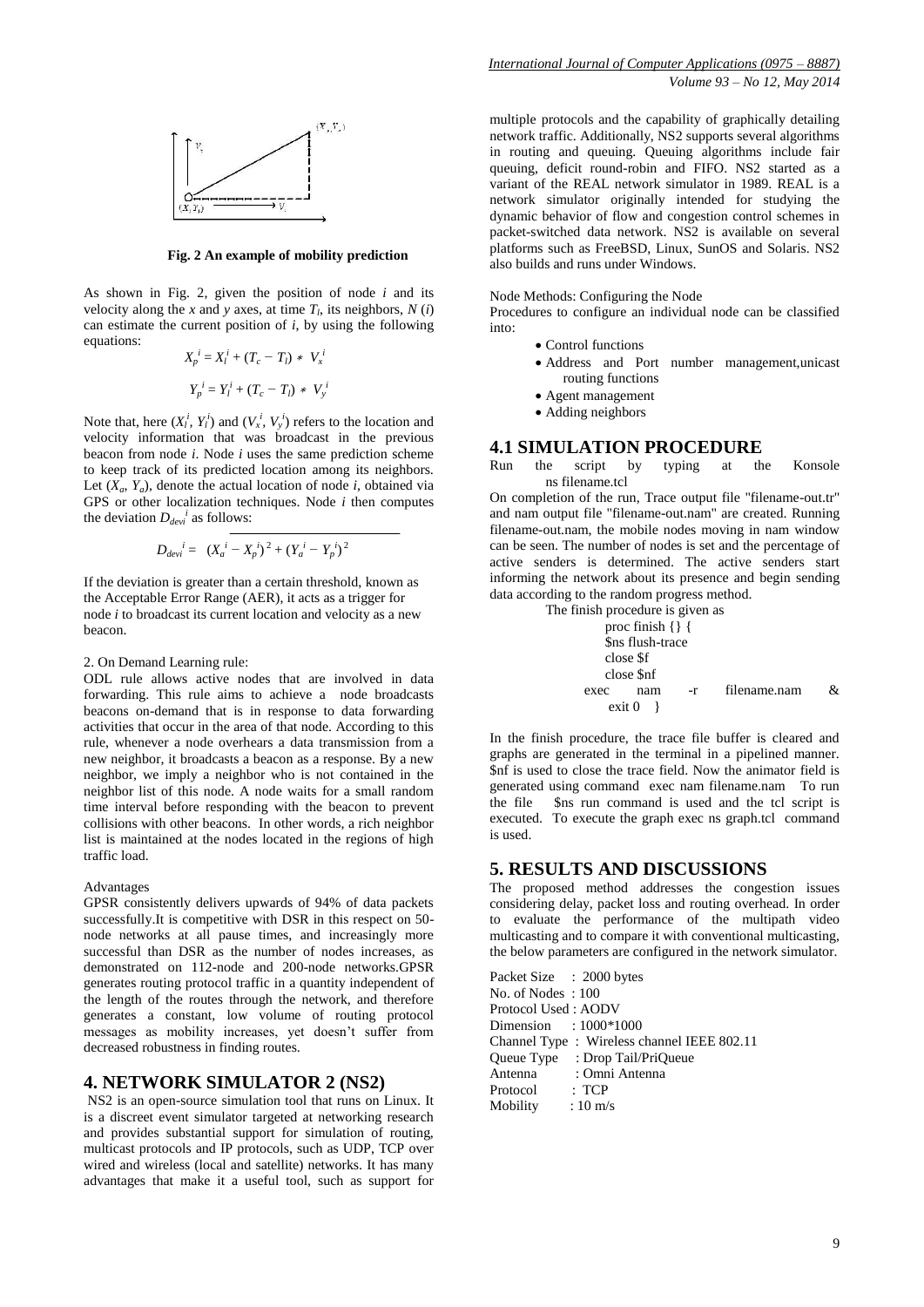## **5.1 SIMULATION RESULTS**



**Fig 3:Position Update**

The Fig 3 shows that the initial position of nodes. In this simulation the data packet is transmitted in multipath to multiple receivers.



**Fig 4: Throughput**

The Fig 4 shows that the throughput of the adaptive position updating and periodic broadcasting where throughput is high for APU since number of successful transmissions are increased.



The Fig 5 shows that the bandwidth usage of the Adaptive Position Update and the Periodic broadcasting. Depends on the above simulation the APU is effectively utilize the bandwidth.



The Fig 6 shows that the end to end delays comparison of periodic broadcasting and adaptive position updating of the nodes. For periodic broadcasting the delay is more.



The Fig 7 shows that the packet delivery ratio of the periodic broadcasting and adaptive position updating with respect to time and also it shows that the packet delivery ratio is efficient for APU.

**Table 2. Analysis of Simulation Results**

| <b>ADAPTIVE POSITION UPDATE</b><br>x,<br>PERIODIC BROADCASTING |                                      |                            |                                                  |  |  |
|----------------------------------------------------------------|--------------------------------------|----------------------------|--------------------------------------------------|--|--|
| <b>Throughput</b>                                              | <b>Bandwidth</b>                     | End to End<br><b>Delay</b> | <b>Packet</b><br><b>Delivery</b><br><b>Ratio</b> |  |  |
| High                                                           | Effectively<br>utilized<br>bv<br>≘PH | More                       | Efficient for<br><b>APU</b>                      |  |  |

## **6.CONCLUSION**

The need to adapt the beacon update policy employed in geographic routing protocols to the node mobility dynamics and the traffic load is identified. We proposed the Adaptive Position Update strategy to address these problems. The APU scheme employs two mutually exclusive rules. The MP rule uses mobility prediction to estimate the accuracy of the location estimate and adapts the beacon update interval accordingly, instead of using periodic beaconing. The ODL rule allows nodes along the data forwarding path to maintain an accurate view of the local topology by exchanging beacons in response to data packets that are overheard from new neighbors. The beacon overhead and local topology accuracy of APU and validated the analytical model with the simulation results. GPSR and have compared it with other related beaconing strategies using extensive NS-2 simulations for varying node speeds and traffic load.